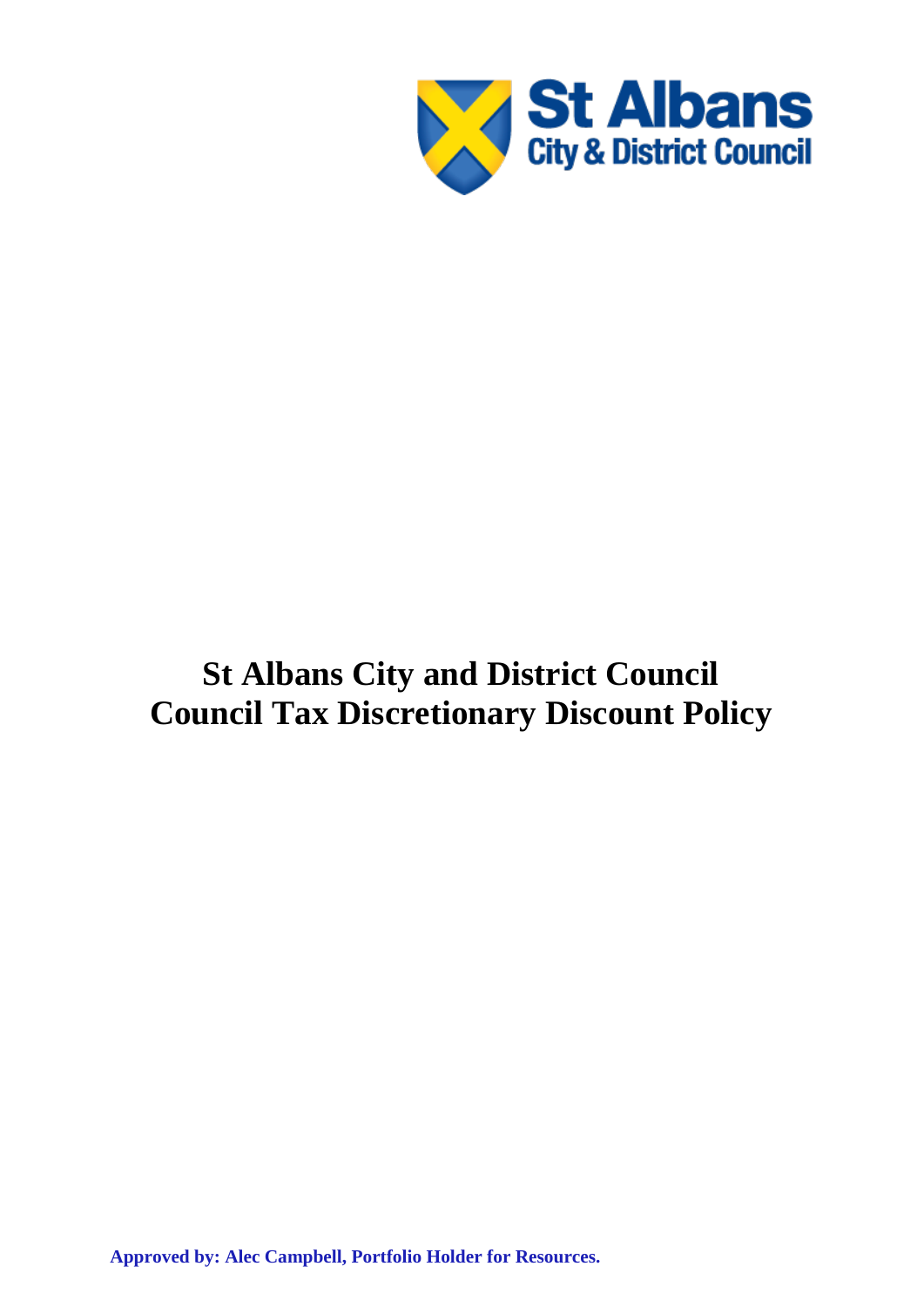## **Contents**

| $1_{\cdot}$ |  |
|-------------|--|
|             |  |
| 2.          |  |
| 3.          |  |
| 4.          |  |
|             |  |
|             |  |
|             |  |
|             |  |
|             |  |
|             |  |
| 5.          |  |
| 6.          |  |
| 7.          |  |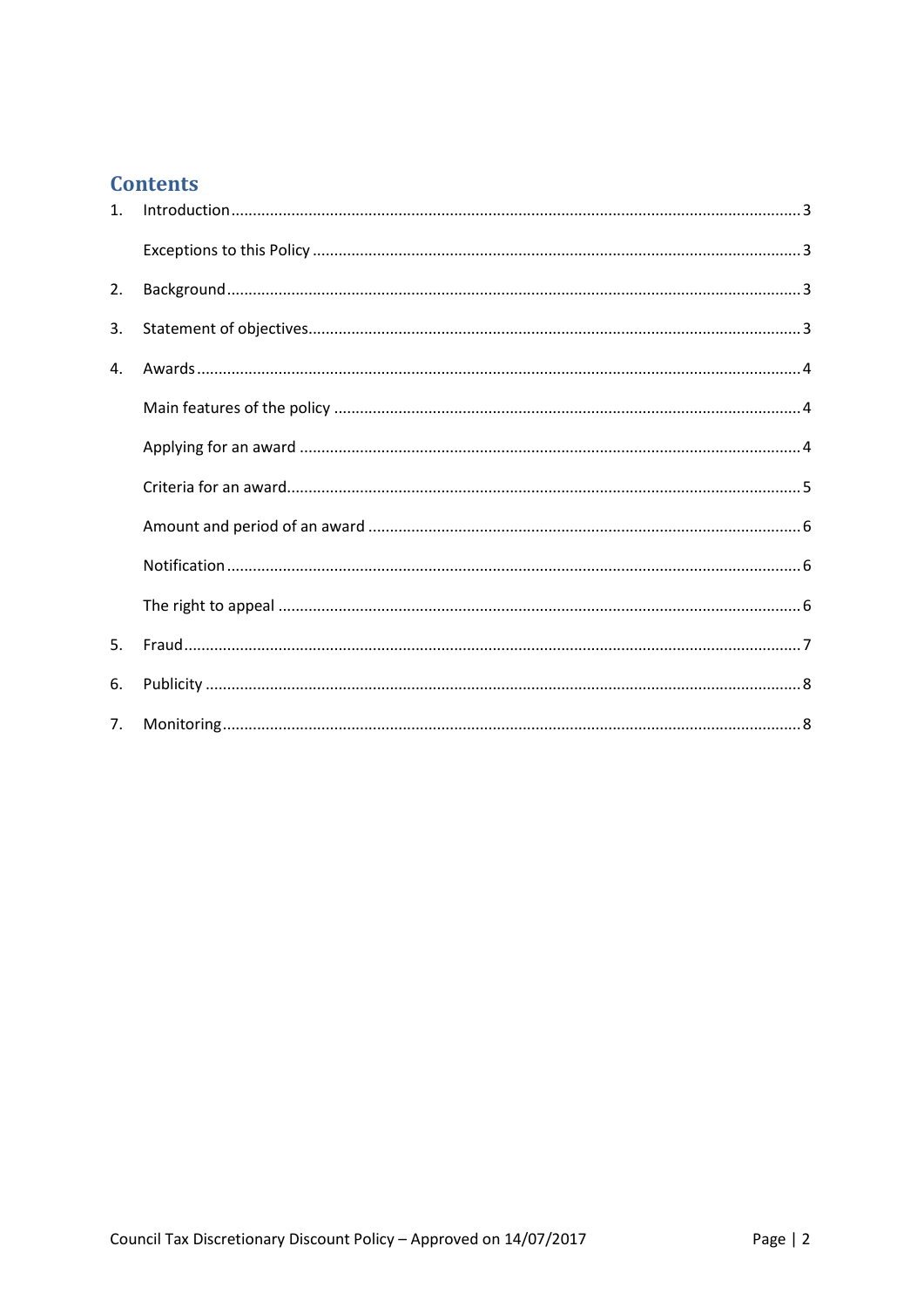# <span id="page-2-0"></span>**1. Introduction**

This discretionary discount is intended to assist persons liable for Council Tax who are facing extreme financial hardship or distress. The operation of the discount is at the discretion of the Council and this document describes the policy by which the discount is to be administered.

#### <span id="page-2-1"></span>**Exceptions to this Policy**

In accordance with the Council's Constitution the Deputy Chief Executive (Finance and Legal) may in exceptional circumstances determine discretionary applications which fall outside the scope of this approved Policy.

## <span id="page-2-2"></span>**2. Background**

St Albans City and District Council recognises there are instance where people incur greater necessary day to day living costs due to either the characteristics of the individual, the household or the nature of the property itself and that these people may require additional support. It also recognises that there are people who are unable to cope with day to day living including management of their finances and that these people may require additional support. This may be due to a mental health issues, a personal crisis or other difficult events.

Details of the Council's Council Tax Reduction Scheme (CTR), a local Scheme as required by Section 13A (2) of the Local Government Finance Act 2012, is set out in a separate document. It should be noted, in respect of the CTR scheme, that this Council operates a scheme where full entitlement to the reduction may be applied. This discretionary discount policy does not form part of the Council Tax Reduction Scheme.

# <span id="page-2-3"></span>**3. Statement of objectives**

This policy has one objective:

 Enable the Council to consider a reduction in the Council Tax for a dwelling to applicants who meet the qualifying criteria as specified in this policy.

This objective will be achieved by:

- Easing severe financial pressure on families and individuals whose circumstances are such that they incur essential additional day to day living costs, which they are unable to meet from their income.
- Helping local people through personal crises or difficult events.
- Supporting young people leaving care in the transition to adult life.
- Encouraging and sustaining people in employment.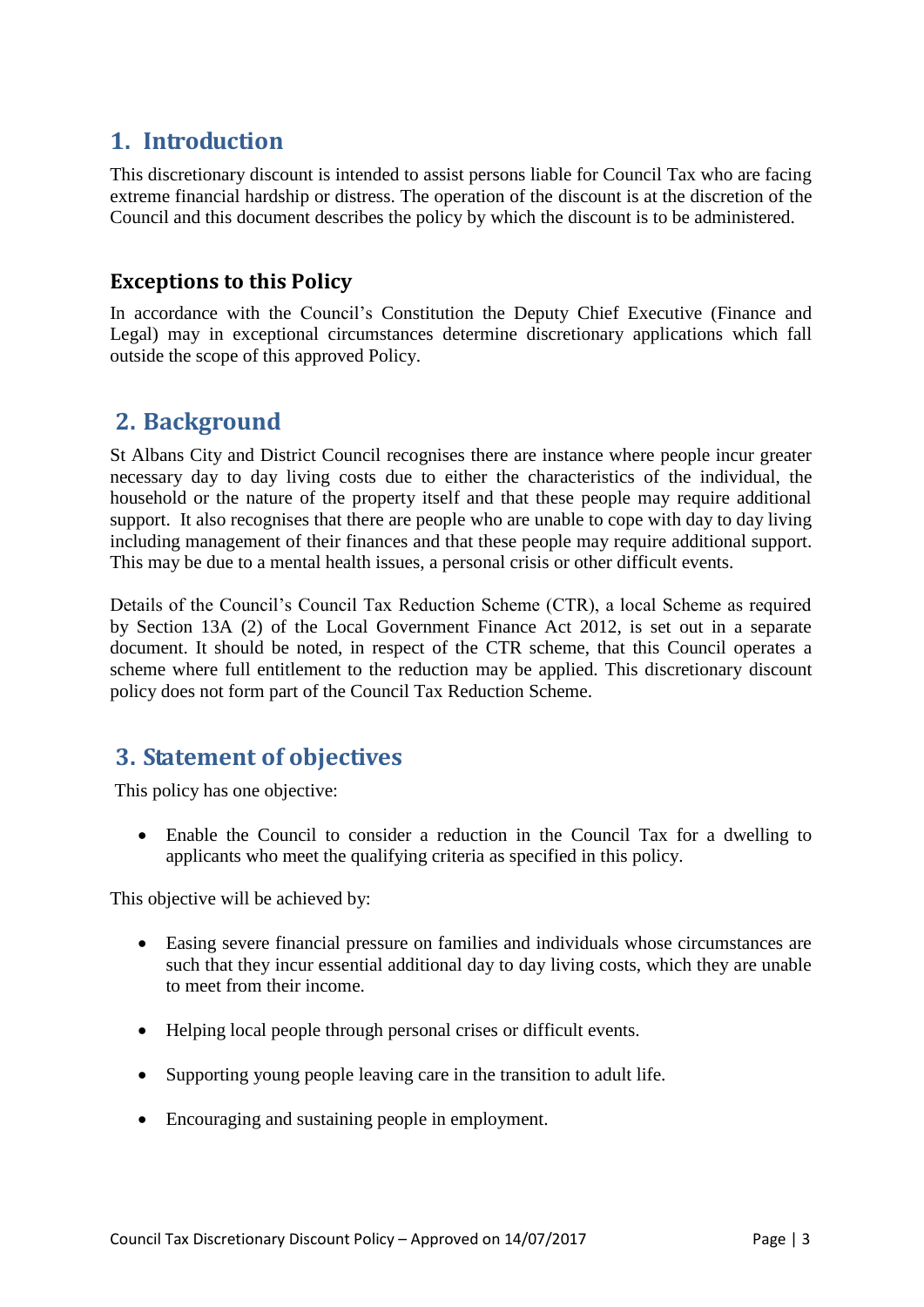## <span id="page-3-0"></span>**4. Awards**

#### <span id="page-3-1"></span>**Main features of the policy**

The main features of a Discretionary Discount Policy are:

- 1. It is discretionary.
- 2. An applicant does not have a statutory right to a reduction.
- 3. The Council may choose to vary the criteria for an award or the method by which an application must be made in response to any findings that emerge as a result of the existence of the scheme or changes in legislation.

#### <span id="page-3-2"></span>**Applying for an award**

An application must be made for the reduction by completing and returning The Discretionary Discount Policy Application Form. In cases where the applicant is already in receipt of CTR we will likely hold up to date financial information and in these instances we would require less evidence in respect of income.

Where an application is made:

- The Council will not normally backdate awards under this scheme. However, where it can be shown mitigating circumstances caused the delay in application we will give this due consideration.
- An application must be made in a way that is acceptable to the Council and in accordance with legislation, by the person who is liable for the council tax at that property or by someone authorised to act on their behalf.
- The person claiming must supply evidence of all household income and outgoings and supply three consecutive months' un-redacted bank statements for all accounts held.
- The Council may request any additional evidence it deems necessary in support of an application. Where additional information or evidence is requested the applicant will be asked to provide the evidence within 21 days of the request, although this may be extended in appropriate circumstances.
- The Council will signpost the applicant to advice agencies that can provide advice on managing finances, where this could assist in providing a long term financial solution.

For those who will find it difficult to complete a written application the Council will assist as far as it feels it is able.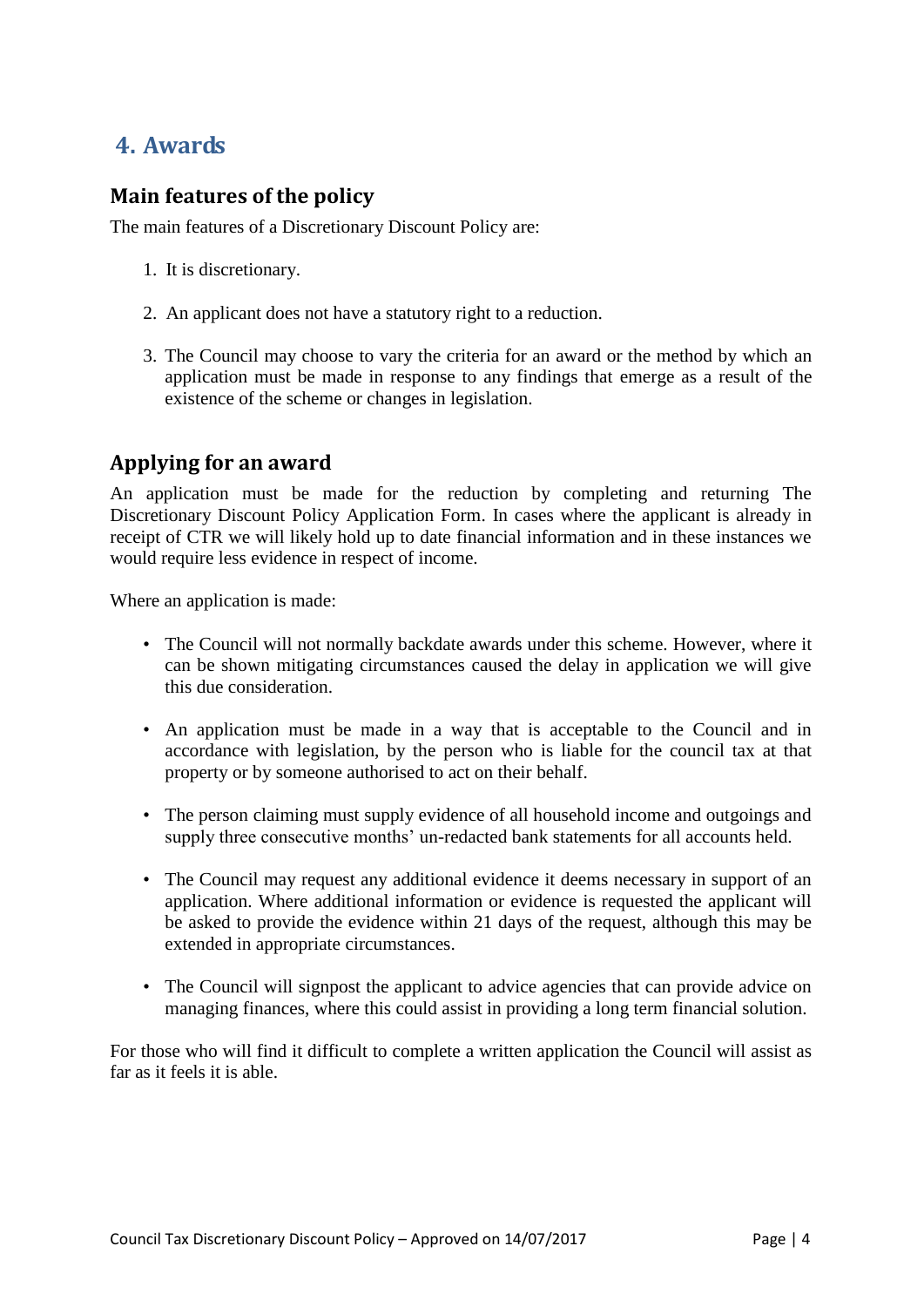#### <span id="page-4-0"></span>**Criteria for an award**

The council will:

- Treat all applications on their individual merits.
- Assess applications from people experiencing a personal crises, difficult event or mental health issues on the basis of their ability to cope with day to day financial matters.
- Assess all other application on the basis of financial need.
- Reserve the right to refuse an application where there is evidence of negligence of a situation or circumstance.
- Not make an award where the amount outstanding is as the result of wilful refusal to pay or culpable neglect.
- Not make an award where the applicant would be entitled to state benefits but has not applied.
- Not make an award where the applicant would be entitled to local Council Tax Reduction but has not applied.
- Take into account financial hardship directly attributed to a retrospective adjustment in Council Tax Reduction caused by Council error.

An application must come from a person registered as the liable person for Council Tax or someone acting on their behalf and will be considered where an applicant has:

- Additional necessary expenses that make it difficult for them to pay their Council Tax.
- Exceptional financial hardship or difficult personal circumstances, as outlined in the objectives of this policy.
- Satisfied the council that they took all reasonable steps, including measures to seek and maintain employment and to resolve their situation prior to making the application.
- Applied for eligible discounts, reliefs, state benefits & Council Tax Reduction.
- No access to other assets that could be used to pay Council Tax.
- Provided all necessary and relevant information.

Applications may be refused, or the level of award may be reduced if:

- The Council does not consider the applicant's circumstances to be exceptional.
- The applicant has failed to comply with the application process.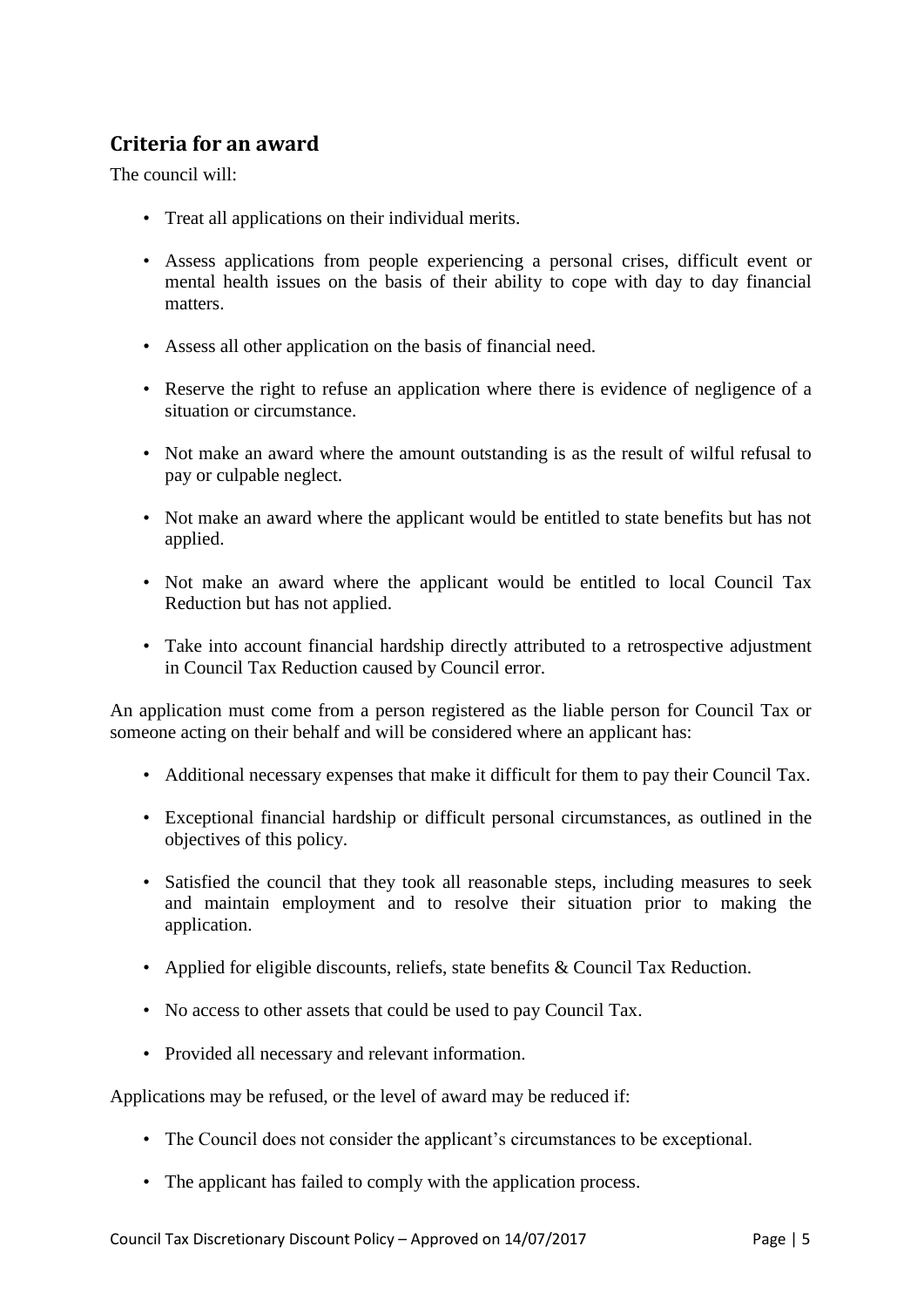- The Council considers that the applicant can make financial savings in other areas of expenditure or outgoings.
- The applicant's expenditure is considered unreasonable or excessive in any area.
- Payments can be rescheduled taking into account household disposable income.
- Where the situation can be resolved by some other legitimate means.

#### <span id="page-5-0"></span>**Amount and period of an award**

The period and amount of the award is at the discretion of the Council. This will be appropriate to the application.

The award will end at a predetermined fixed point. The fixed period will be communicated at the time of the award.

In determining the length of the award the Council will:

- Take into account the likelihood of a change of circumstances.
- Exceptional circumstances, as outlined in the objectives of this policy.

The Council may revise an award, either upward or downward at any point, if the applicant's circumstances change.

An award will be made by the application of a discount to the relevant Council Tax account.

#### <span id="page-5-1"></span>**Notification**

The council will aim to notify the applicant of the outcome of their application within fourteen days of receipt of all required information.

Where the application is successful, the Council will tell the applicant:

- The amount of the award.
- The period of the award.
- The reason for the award.
- The need to report changes of circumstances.

Where the request for a Discretionary Discount award is unsuccessful the Council will explain the reasons why the decision was made, and explain their right of appeal.

#### <span id="page-5-2"></span>**The right to appeal**

The Council will accept an applicant's written request for a decision to be reconsidered. The Council will operate the following procedure for dealing with requests for either the decision not to make an award or the amount of an award to be reconsidered: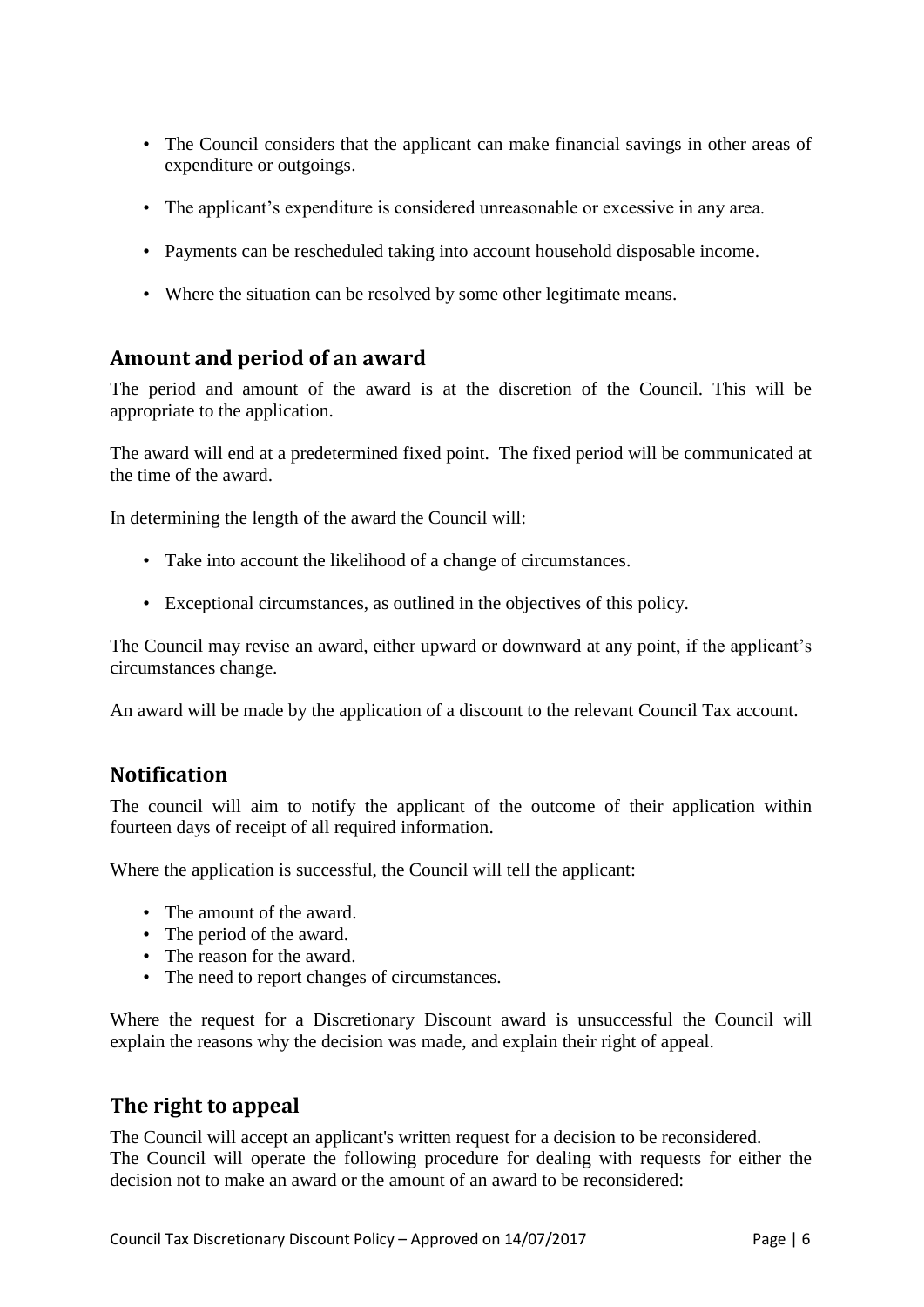- An applicant (or their representative) who wants an explanation of a decision may request one in writing within one calendar month of notification of the decision.
- An applicant (or their representative) who disagrees with a decision may ask for the decision to be reconsidered.
- Any request for a decision to be reconsidered must be made in writing or electronically, but must be made within one calendar month of the decision being notified to the applicant.
- Any request for a decision to be reconsidered must be made in writing or email.
- A request for a decision to be reconsidered must contain the reasons why the applicant does not believe the decision to be correct or the grounds on which they are aggrieved.
- Where it is apparent that the original decision was made without regard to a material fact, either because that information was not available at the time the decision was made or because the information was overlooked, then the decision will be revised accordingly.
- Where possible the Council will try to resolve the matter by explaining the reasons for the decision to the applicant or their representative in writing, and also verbally where appropriate.
- Where agreement cannot be reached, the Council will carry out a review of the decision. The officer carrying out the further review will not have been involved in the making of the original decision. The review will be suspended if more information is needed from the applicant.

The applicant will have one month to respond to the request for further information, thereafter the review will be undertaken on the information held.

If the Council decide that that the original decision should not be revised, the Council will provide full written reasons to the applicant.

Where the applicant remains unhappy with the outcome of their request, or where the Council has failed to come to a decision on the request as described above within two months, the applicant may then submit an appeal to the Valuation Tribunal.

# <span id="page-6-0"></span>**5. Fraud**

The Council is committed to the fight against fraud in all its forms. Any applicant who tries to fraudulently claim an award might have committed an offence under the Fraud Act 2006.

If the Council suspects that fraud may have occurred, the matter will be investigated as appropriate and this could lead to criminal proceedings.